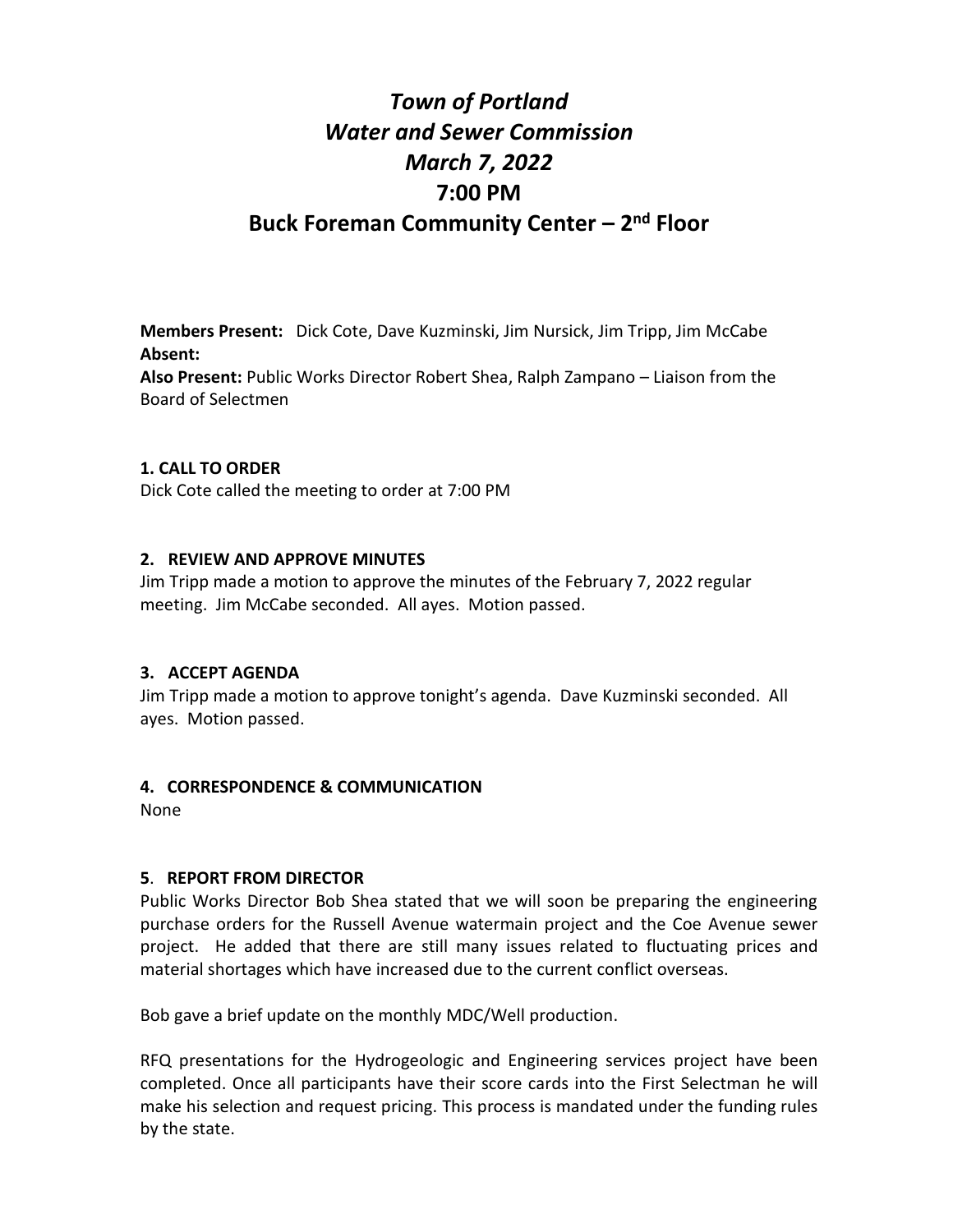Bob advised the Commission that the Annual Water Quality Report will be available in April. He added that water quality and testing results have remained the same.

# **6**. **OLD BUSINESS**

None

# **7**. **NEW BUSINESS**

None

# **8. COMMITTEE REPORTS/GENERAL DISCUSSION**

Chairman Cote advised the Commission that he will be away and will not be able to attend the next meeting. Jim McCabe suggested continuing the conversation from the previous meeting about possibly changing meeting dates or times. After a brief discussion the Commission voted on the following motion:

Jim Tripp made a motion to set the regular meeting dates for the remainder of 2022 to the second Monday of each month. Jim McCabe seconded. All ayes. Motion passed. The revised list is attached to these minutes.

# **9. PUBLIC COMMENT**

None

# **10. ADJOURNMENT**

Jim Nursick made a motion to adjourn. Dave Kuzminski seconded. All ayes. Motion passed. Meeting adjourned at 7:08 PM.

**NEXT MEETING - April 11, 2022**

Respectfully submitted,

Cheryl H. Creem

Cheryl H. Creem Board Clerk/Administrative Assistant